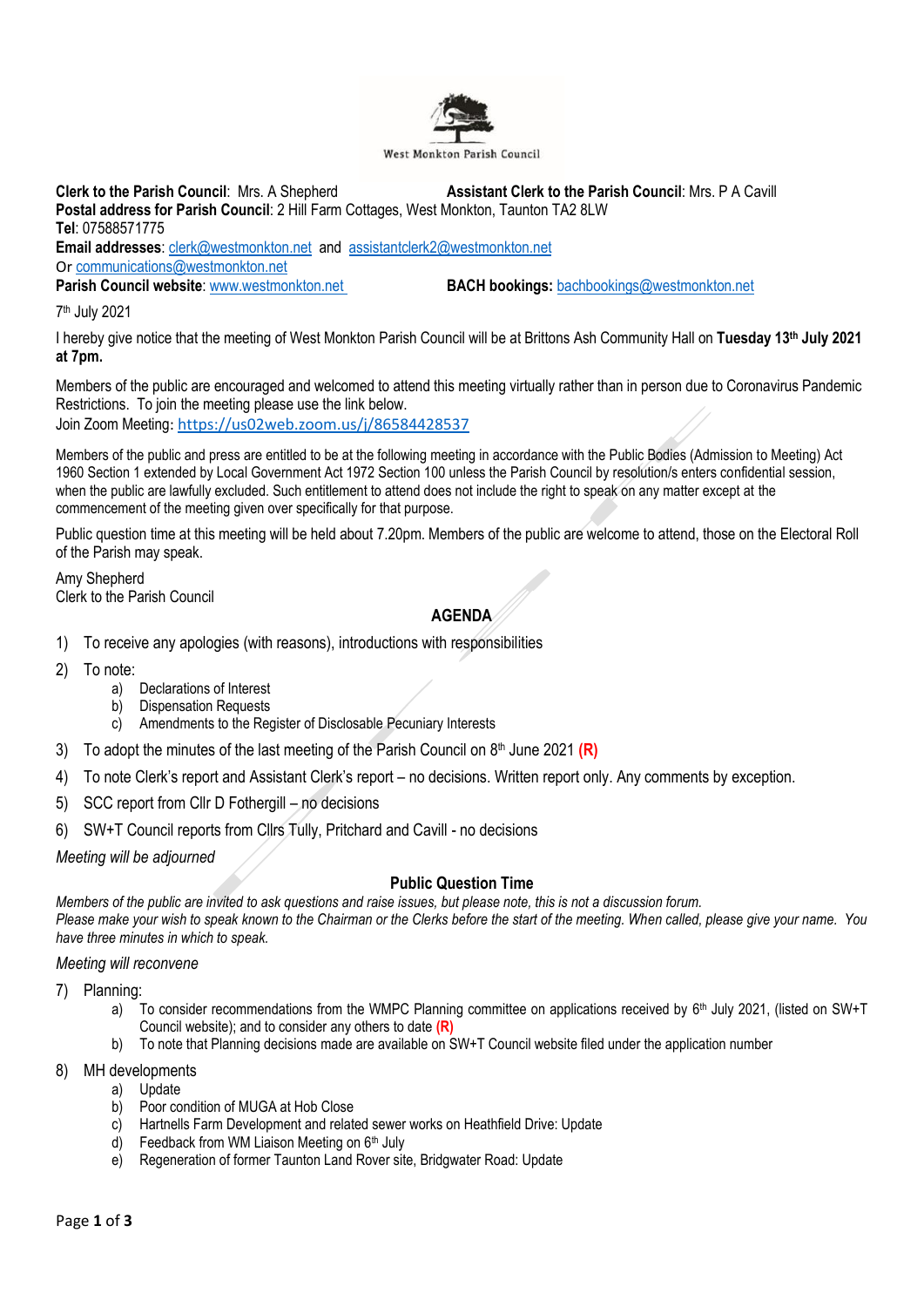- 9) Community Development Projects
	- a) New Assistant Clerk Community Development Officer Role: Agreement of job description and advertising arrangements **(R)**
	- b) Sports pitches: Update
	- c) Additional pedestrian crossing of A38 at Bathpool
	- d) CIL Projects:
		- Footpaths / Renewing gates and stiles: Update Tacchi Morris Grant Application: Update Aginhills Footpath Diversion: Update
- 10) Community
	- a) Update; Cllr Elliston
	- b) Community Website: Update
	- c) Funding opportunities
- 11) Environmental
	- a) Climate Action Programme for the Parish update
		- To review and agree future use of Bethan Turner of All About You **(R)**
	- b) Co-op noticeboard update
	- c) Defibrillator update
	- d) Land next to Old West Monkton Primary School update
	- e) Picnic benches update
- 12) Local Government Re-Organisation update
- 13) Reports, including recent developments, matters to consider and decisions to be made:
	- a) Bathpool Flood Warden: Mr Kevin Perry
	- b) NP Delivery Group Chairman: Mr K Tutill / Assistant Clerk; Update Approval of Change Record, Basic Conditions, Sustainability Audit, and NP Revisions Consultation document. **(R)**
	- c) Councillors with roles of responsibility (not all Councillors will have a report to make)
		- Footpaths: Cllr Gage. BACH: Cllr Gage.
		- Allotments: Cllr Haskins (Clerk) Highways: Cllr Besley Water Resilience: Cllrs Cavill and Hall Safe Routes to School: Cllr Tully Public Open Spaces, Recreation and Children's Play Areas: Cllr Hope Community Liaison/Transportation: Cllr Elliston; Local Government Re-organisation: Cllrs Tully and Cavill
	- d) Communications Report: Update Clerk.
	- e) GDPR Nothing to report.
	- f) WMPC Chairman: Cllr Haskins.
	- Representatives on outside bodies/Response to Consultations:
	- g) West Monkton Village Hall Management Committee; Cllr Tully to report
	- h) The Spital Trust: Cllr Ellis to report.
	- i) Any other events at which WMPC was represented
	- j) Consultation responses to be developed / approved for submission
- 14) Assets
	- a) Asset Register Up to date
- 15) Finance
	- a) BACH Finance to 30<sup>th</sup> June 2021
	- b) Quotes **(R)**
	- c) To receive receipts and payments, approve payments **(R)**
	- d) To note bank reconciliation and budget check
	- e) Bank accounts
- 16) Other matters for report only items for discussion no decision
	- a) Items for next meeting agenda by Monday 2<sup>nd</sup> August 2021

## **Confidential Session:**

- 17) Country Park- Update. Resolutions may be required **(R)**
- 18) Dates of forthcoming meetings:
	- **Parish Council: Second Tuesday** in the month
		- 2021: 10<sup>th</sup> Aug, 14<sup>th</sup> Sep, 12<sup>th</sup> Oct, 9<sup>th</sup> Nov, 14<sup>th</sup> Dec